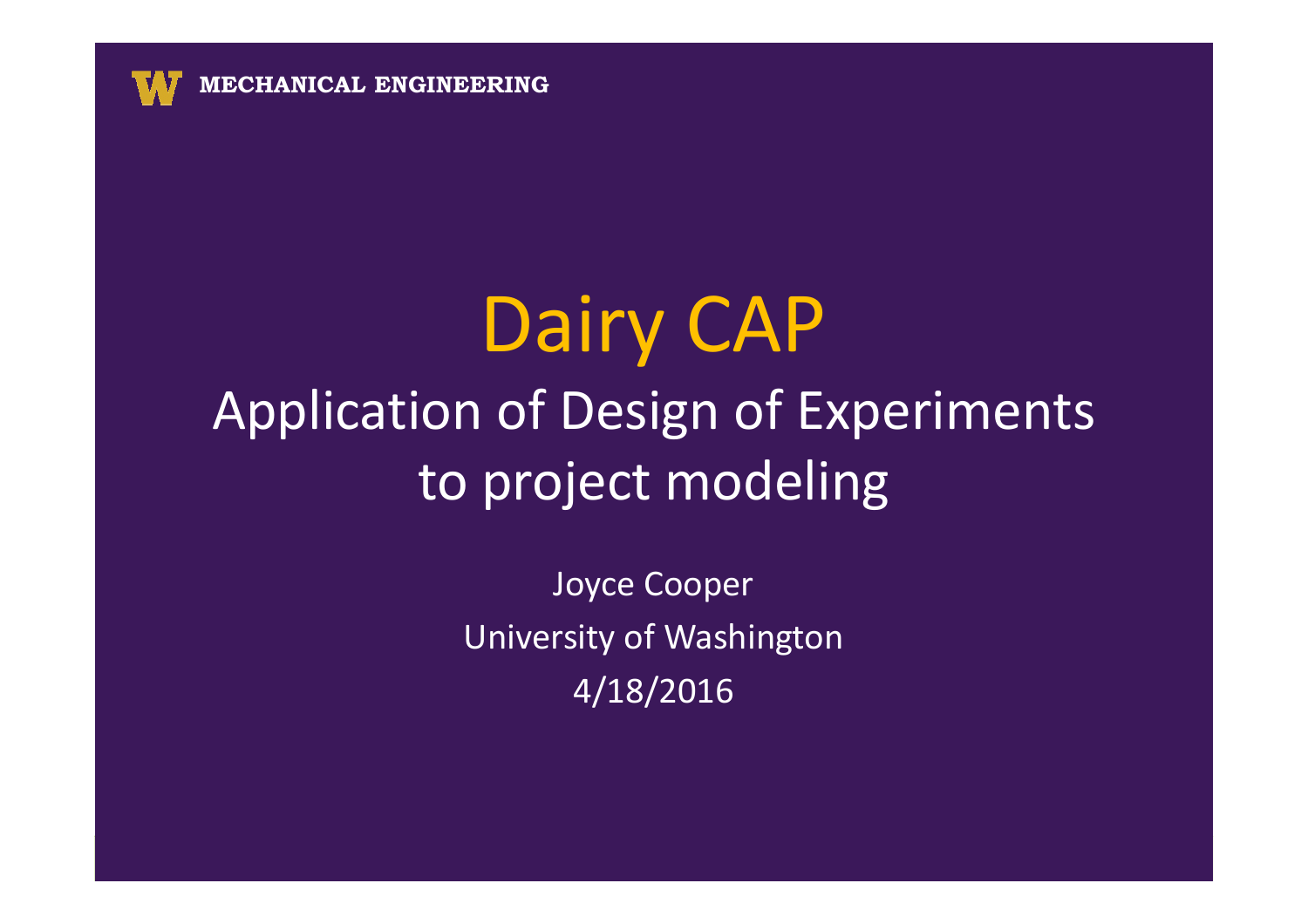- **Design of experiments (DOE)** is a systematic method to determine the relationship between factors affecting a process and the output of that process.
	- In other words, it is used to find cause-and-effect relationships.
- Here, I use DOE to analyze input parameters for models of dairy operations. Our goals include:
	- $-$  Identifying superior systems at the whole farm/ multi-practice levels.
	- Understanding variability within the context of location and changing climate conditions.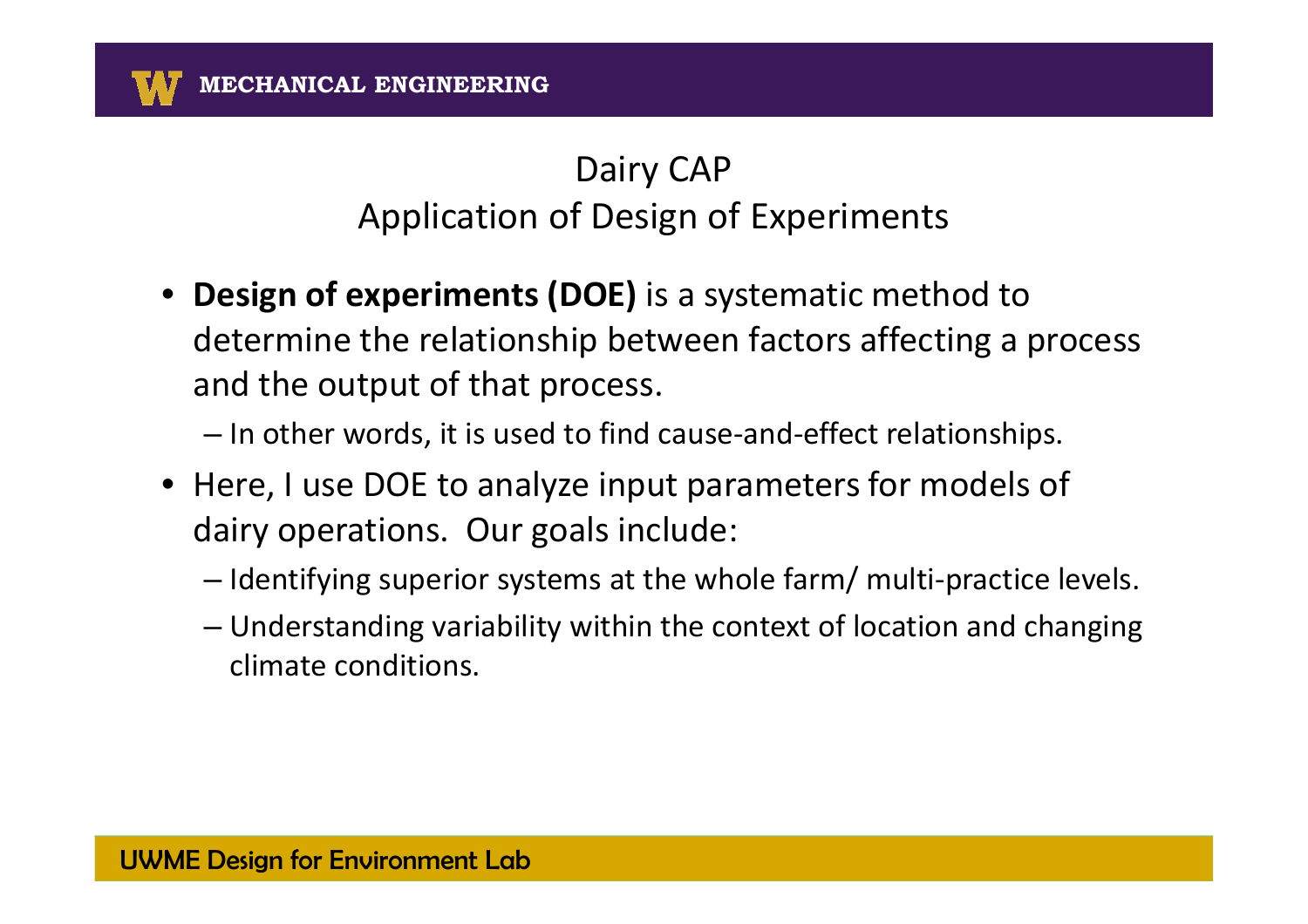- Some DOE concepts
	- **Two types of factors**
		- Controllable factors: Parameters that can be controlled (e.g., the type of manure storage used, the type of tillage used)
		- Uncontrollable factors: Parameters that cannot be controlled or are too expensive to control (e.g., the weather)
	- **A full factorial design** executes the full set of model runs over all combinations of factors.
	- Taguchi's DOE method plans experiments using orthogonal arrays
		- to conduct the minimal number of experiments which could give the full information of all the factors that affect the output of interest.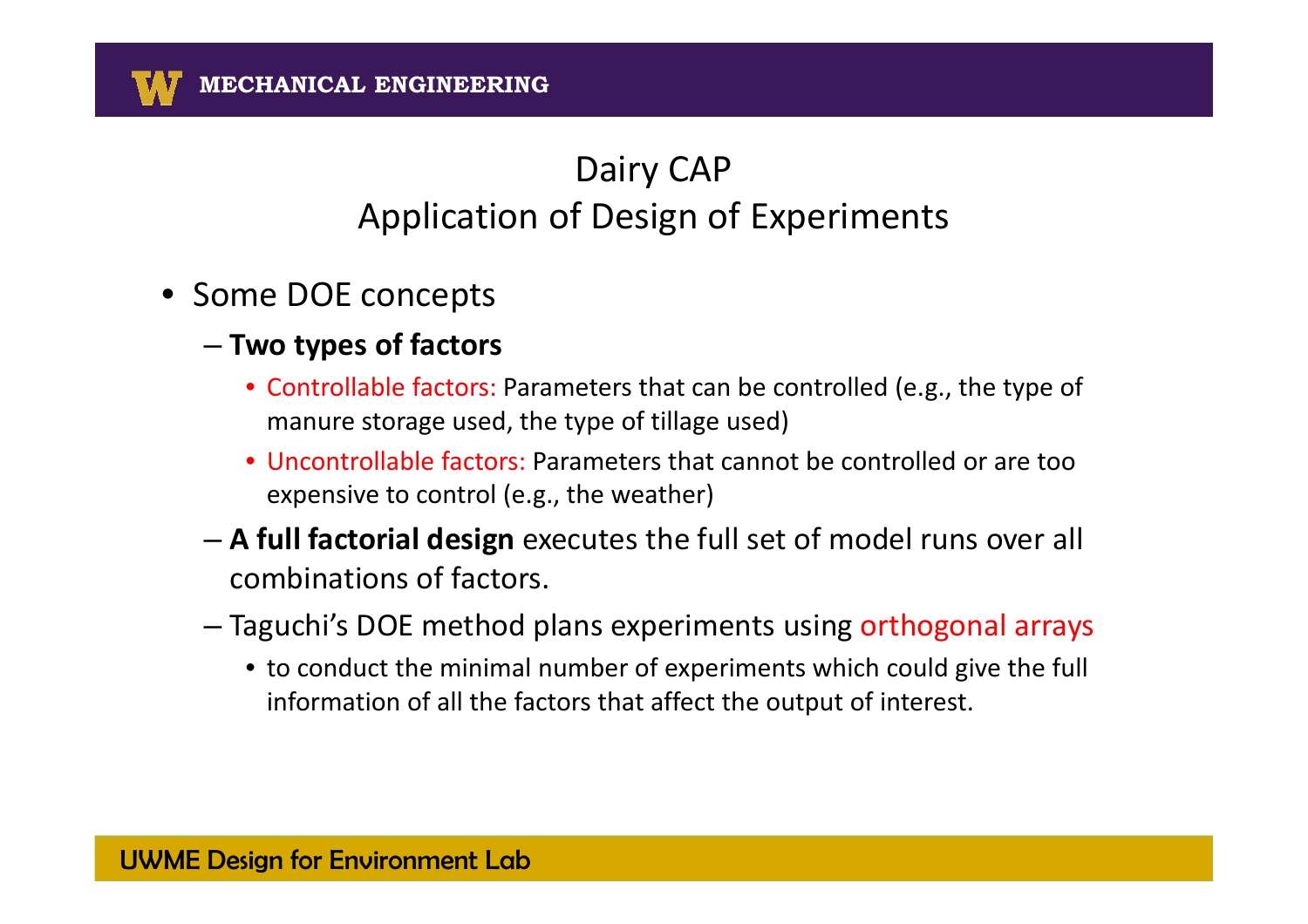- **DOE** can be applied to the Dairy CAP modeling effort in 4 steps:
	- **1. Identify the output(s)** of interest (e.g., dairy farm contribution to climate change).
	- **2. Identify management practices and uncontrollable conditions** to be evaluated and the levels at which each will be modeled, while ensuring factor independence.
	- conditions respectively. These arrays dictate the model scenarios to be run. **3. Design inner and outer arrays** for the management practices and uncontrollable
	- **4. Run the model scenarios, and analyze mean responses and variability.**

|   |                                                |         |              | ALLOCATED IFSM Carbon footprint without biogenic CO2                                                                                                            |
|---|------------------------------------------------|---------|--------------|-----------------------------------------------------------------------------------------------------------------------------------------------------------------|
|   | Parameter                                      | Level 0 | Level 1      | <b>Mean Response (sorted levels)</b>                                                                                                                            |
|   | Corn silage/alfalfa ratio (2 levels)           | 1:1     | 3:1          | 1.00<br>Manure processing, storage, and storage basin, no separation,                                                                                           |
|   | Forage level (2 levels)                        | 0.65    | 0.5          | application timing, 0.83 no anaerobic digestion<br>0.90                                                                                                         |
|   | Digestibility (as NDF) (2 levels)              | low NDF | high NDF     | Protein feeding level, 0.76 level is 114%<br>0.80                                                                                                               |
|   | Feed efficiency (as kg Milk/kg DMI) (2 levels) | 1.5     | 1.63 or 1.65 |                                                                                                                                                                 |
|   | Fat (2 levels)                                 | 3.75%   | 5.5%         | 0.70                                                                                                                                                            |
|   | Protein content (2 levels)                     | 17%     | 14%          | - Protein feeding level, 0.68<br>Manure application method and<br>level is 50%<br>tillage, 0.68                                                                 |
|   |                                                |         |              | 0.60 0.50<br>Manure processing, storage, and<br>Injection, no-till<br>application timing, 0.67<br>No storage (daily haul), no separation                        |
| . |                                                |         |              | no anaerobic dipestion                                                                                                                                          |
|   |                                                |         |              | $\Sigma$ 0.40                                                                                                                                                   |
|   |                                                |         |              | 0.30                                                                                                                                                            |
|   |                                                |         |              | 0.20                                                                                                                                                            |
|   |                                                |         |              | 0.10                                                                                                                                                            |
|   |                                                |         |              |                                                                                                                                                                 |
|   |                                                |         |              | 0.00<br><b>Best case BMPs</b><br><b>Worst case BMPs</b>                                                                                                         |
|   |                                                |         |              | - Relative forage to grain ratio<br>-Protein feeding level                                                                                                      |
|   |                                                |         |              | - Crude protein supplement<br>- Undegradable protein/ full fat seed supplement                                                                                  |
|   |                                                |         |              | - Manure processing, storage, and application timing - Small grain type<br>-Small grain status (cover or winter crop)<br>-Manure application method and tillage |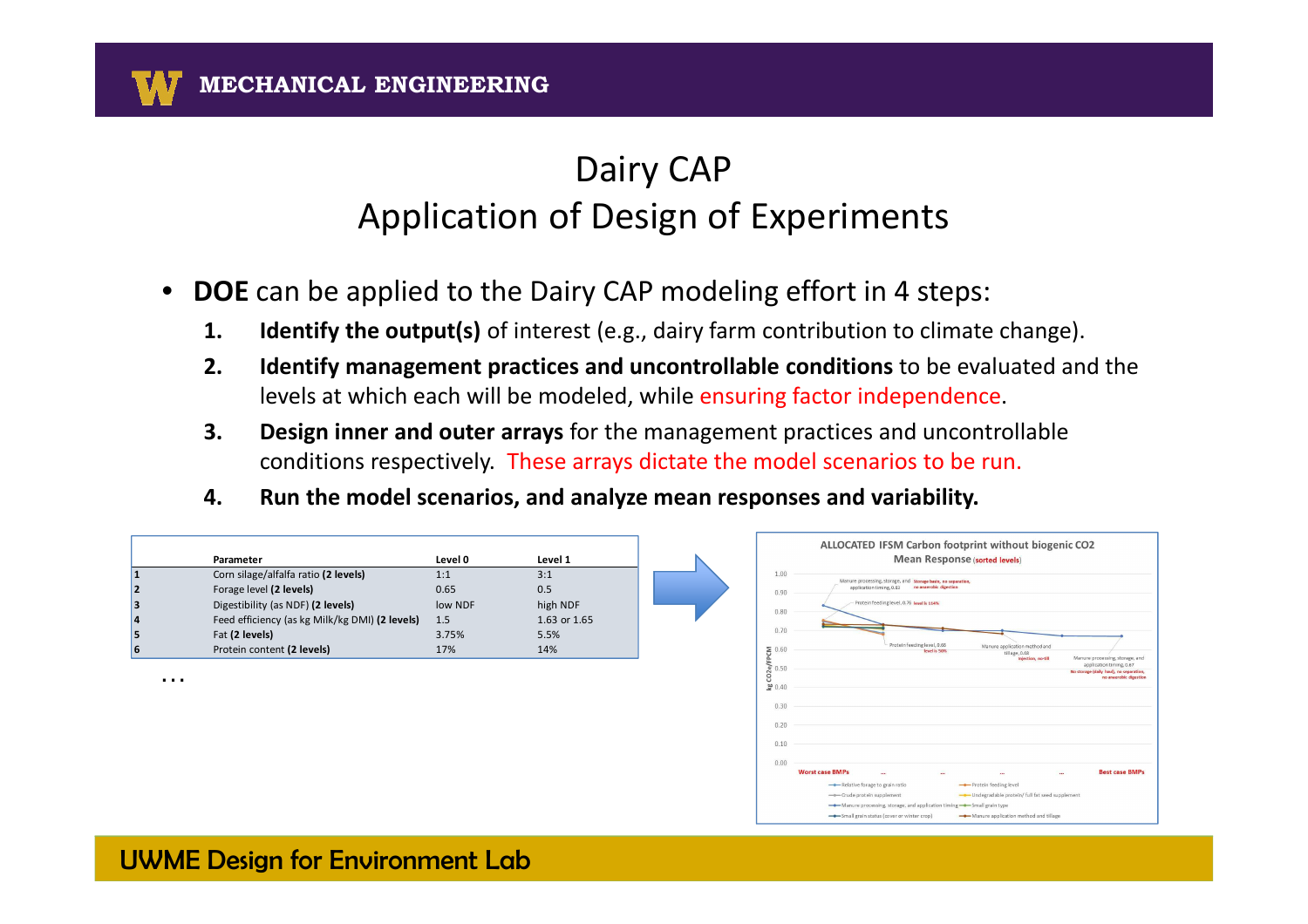#### **Step 1: Identify the output(s)** of interest (e.g., dairy farm contribution to climate change).

- For example, GHG emissions that match the USEPA's National GHG Inventory dairy farm emissions.
	- os inventory data nomepage is at<br>http://www3.epa.gov/climatechange/ghgemissions/usinventoryreport.html – US inventory data homepage is at

|                             | <b>EPA GHG Inventory Item</b>                                                 | <b>Units</b> | Notes                                       |
|-----------------------------|-------------------------------------------------------------------------------|--------------|---------------------------------------------|
| <b>Enteric fermentation</b> | Enteric fermentation                                                          | CH4, kg      |                                             |
| Manure management           | Manure management methane emissions                                           | CH4, kg      |                                             |
|                             | Direct manure management nitrous oxide emissions                              | N2O, kg      |                                             |
|                             | Indirect manure management N2O Emissions Due to Volatilization                | N2O, kg      |                                             |
|                             | Indirect manure management N2O Emissions Due to Leaching and Runoff           | N2O, kg      |                                             |
| <b>Feed production</b>      | Mineral Soil N2O Emissions                                                    | N2O, kg      |                                             |
|                             | Direct N2O Emissions Due to Drainage of Organic Soils                         | N2O, kg      |                                             |
|                             | Indirect Soil N2O Emissions Due to Volatilization                             | N2O, kg      |                                             |
|                             | Indirect Soil N2O Emissions Due to Leaching and Runoff                        | N2O, kg      |                                             |
|                             | Additional changes in net N2O emissions from the application of sewage sludge | N2O, kg      |                                             |
|                             | Additional changes in net N2O emissions for enrollment as CRP land            | N2O, kg      |                                             |
|                             | Lime application carbon dioxide emissions                                     | $CO2$ , kg   |                                             |
|                             | Urea application carbon dioxide emissions                                     | $CO2$ , kg   |                                             |
|                             | CO2 emissions from Mineral Soil Organic C Stock Changes                       | $CO2$ , kg   | For Cropland Remaining Cropland, Land       |
|                             |                                                                               |              | Converted to Cropland, Grassland Remaining  |
|                             |                                                                               |              | Grassland, and Land Converted to Grassland. |
|                             | Soil Organic C Stock Changes Due to Drainage of Organic Soils                 | $CO2$ , kg   | $\mathbf{u}$                                |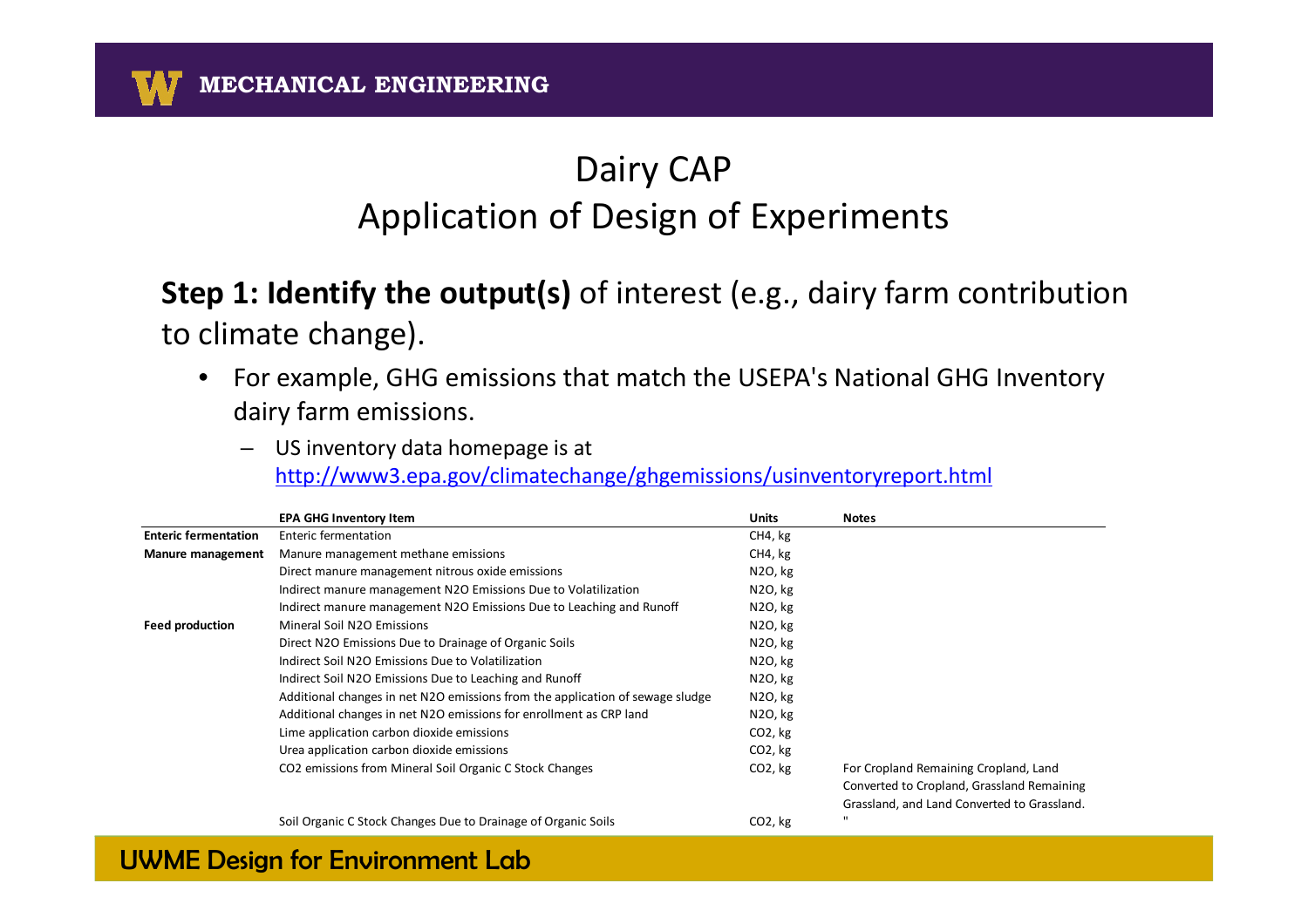#### Dairy CAP

#### Application of Design of Experiments

 **Step 2:** Identify management practices and uncontrollable conditions to be evaluated and the levels at which each will be modeled, while ensuring factor independence.

|              |                                                                                                | Parameter                                                                                                                            | Level 0                                                                                                       | Level 1                                                                    | Level 2                                                                      | Level 3                                                                                                                                | Level 4                                                                                                                                                                       |                                                                                                           |                                                                                                                                      |  |
|--------------|------------------------------------------------------------------------------------------------|--------------------------------------------------------------------------------------------------------------------------------------|---------------------------------------------------------------------------------------------------------------|----------------------------------------------------------------------------|------------------------------------------------------------------------------|----------------------------------------------------------------------------------------------------------------------------------------|-------------------------------------------------------------------------------------------------------------------------------------------------------------------------------|-----------------------------------------------------------------------------------------------------------|--------------------------------------------------------------------------------------------------------------------------------------|--|
|              | <b>Feed management</b><br>6                                                                    | Corn silage/alfalfa ratio<br>Forage level<br>Digestibility (as NDF)<br>Feed efficiency (as kg Milk/kg DMI)<br>Fat<br>Protein content | 1:1<br>0.65<br>low NDF<br>1.5<br>3.75%<br>17%                                                                 | 3:1<br>0.5<br>high NDF<br>1.63 or 1.65<br>5.5%<br>14%                      |                                                                              |                                                                                                                                        |                                                                                                                                                                               |                                                                                                           | Note that the "manure"<br>application schedule" needs to                                                                             |  |
|              | Manure processing and storage 7<br>This is called the inner array<br>for things we can control | Manure processing and storage                                                                                                        | Lagoon no<br>separation= liquid<br>manure, no<br>processing and 6<br>month storage basin<br>(lagoon scenario) | Liquid-solid<br>separation (screw<br>press) and storage<br>basin           | Anaerobic digestion, Anaerobic digestion, Storage basin<br>and storage basin | liquid-solid<br>separation and<br>storage basin (New<br>York farm)                                                                     | covered (lower cost<br>cover - this does not<br>include the cover<br>with methane<br>collection as that will<br>be similar to the<br>digestion scenario)<br>sealed with flare | $\bullet$<br>$\bullet$                                                                                    | be altered in an effort to<br>achieve independence.<br>Manure that is hauled daily is<br>not stored.<br>Also it seems that the cover |  |
| <b>Crops</b> | 8<br>9                                                                                         | Manure application schedule<br>Tillage                                                                                               | 50% fall/50% spring<br>(preplant)<br>Surface applied, not Surface applied                                     | 50% fall/50% spring spring with 25% of<br>with cover crop +<br>corn silage | annual manure<br>applied in-season<br>with cover crop<br>Surface application | Fall and spring<br>application with<br>harvested winter<br>crop rye, terminated<br>in the Spring + corn<br>silage<br>Injection no till |                                                                                                                                                                               | and winter crop specification<br>can be specified<br>independently of the manure<br>application schedule. |                                                                                                                                      |  |
|              |                                                                                                | Uncontrollable conditions, large and small farms                                                                                     | incorporated (or late incorporated the<br>incorporation) with same day<br>tillage after 72 hours              |                                                                            | no-till                                                                      |                                                                                                                                        |                                                                                                                                                                               |                                                                                                           |                                                                                                                                      |  |
|              |                                                                                                |                                                                                                                                      |                                                                                                               | Level 0                                                                    | Level 1                                                                      | Level 2                                                                                                                                | Level 3                                                                                                                                                                       | Level 4                                                                                                   | Level 5                                                                                                                              |  |
|              | This is called the outer array                                                                 | Locations                                                                                                                            |                                                                                                               | Twin Birch Farm                                                            | Wisconsin/Arlington Pennsylvania/                                            | Lancaster                                                                                                                              |                                                                                                                                                                               |                                                                                                           |                                                                                                                                      |  |
|              | for things we cannot control                                                                   | <b>Climate scenarios</b>                                                                                                             |                                                                                                               | Priority climate                                                           | Priority climate                                                             | Priority climate                                                                                                                       | Priority climate                                                                                                                                                              | Priority climate                                                                                          | Priority climate                                                                                                                     |  |

scenario 178

scenario 140

scenario 3

scenario 83

scenario 11

scenario 163

#### UWME Design for Environment Lab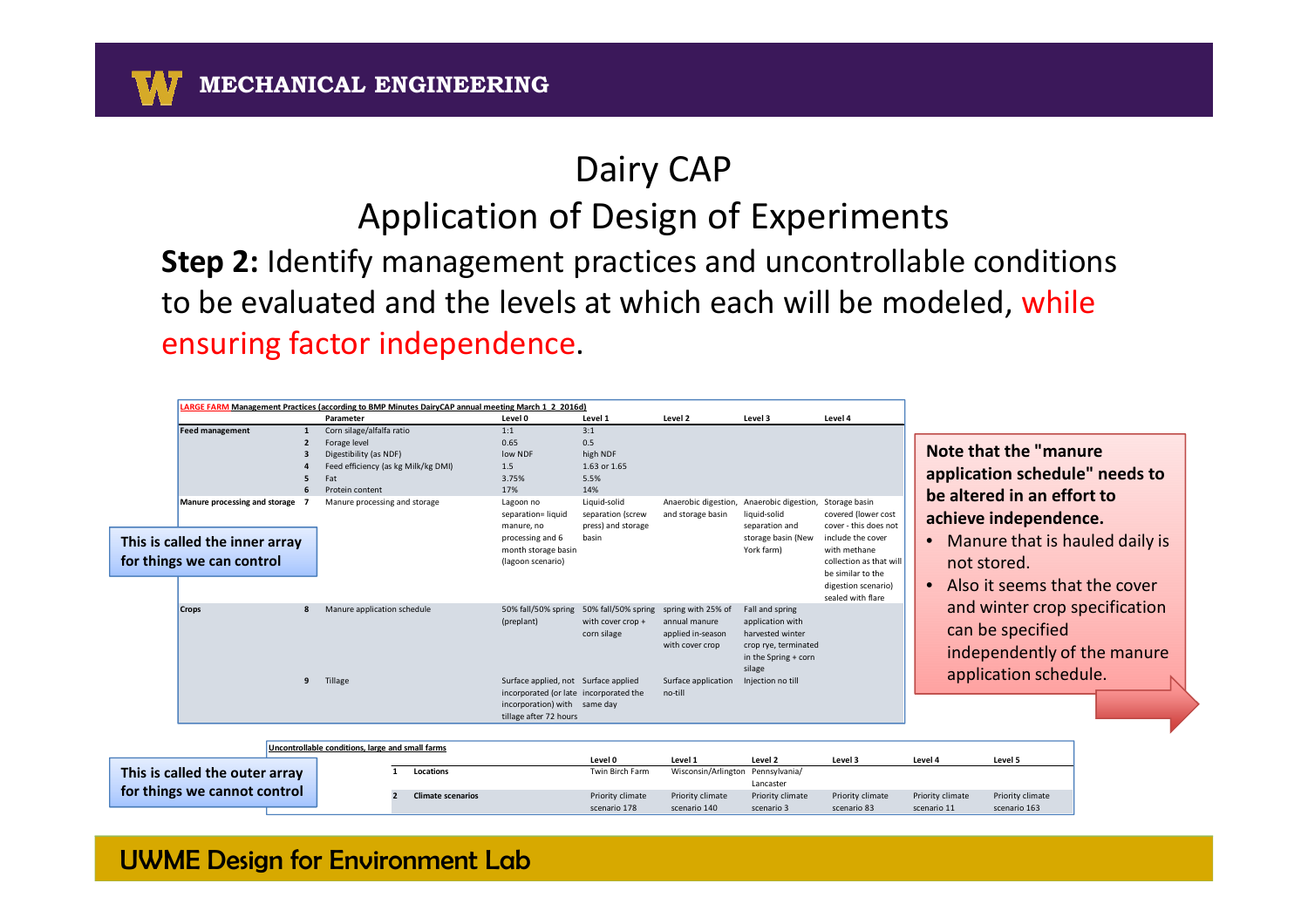**MECHANICAL ENGINEERING**

#### Dairy CAPApplication of Design of Experiments

#### –**Alterations from the original Dairy CAP BMP list**

- $\bullet$  First, the small grain status was separated out, with 2 parameters at 2 levels covering (a) the small grain as wheat or rye and (b) the small grain as a winter or cover crop
- $\bullet$  Second, the application timing was added to "manure processing and storage" so that the length of storage can be matched to the application schedule.

|                                                           | Parameter                                                                                                                                                                                                                                                                     | Level 0                                                                                                                                                                  | Level 1                                                                                        | Level 2                                                                    | Level 3                                                     | Level 4                                                                                 | Level 5                                                                                        | Level 6                                                                                                                  | Level 7                                                                                                                                             | Level 8                                                                                     | Level 9                                                                                                  |
|-----------------------------------------------------------|-------------------------------------------------------------------------------------------------------------------------------------------------------------------------------------------------------------------------------------------------------------------------------|--------------------------------------------------------------------------------------------------------------------------------------------------------------------------|------------------------------------------------------------------------------------------------|----------------------------------------------------------------------------|-------------------------------------------------------------|-----------------------------------------------------------------------------------------|------------------------------------------------------------------------------------------------|--------------------------------------------------------------------------------------------------------------------------|-----------------------------------------------------------------------------------------------------------------------------------------------------|---------------------------------------------------------------------------------------------|----------------------------------------------------------------------------------------------------------|
| Feed management 1<br>Manure processing<br>and storage and | Corn silage/alfalfa ratio (2 levels)<br>Forage level (2 levels)<br>Digestibility (as NDF) (2 levels)<br>Feed efficiency (as kg Milk/kg DMI) (2 levels)<br>Fat (2 levels)<br>Protein content (2 levels)<br>Manure processing and storage and<br>application timing (10 levels) | 1:1<br>0.65<br>low NDF<br>1.5<br>3.75%<br>17%<br>6 month storage<br>basin, no                                                                                            | 3:1<br>0.5<br>high NDF<br>1.63 or 1.65<br>5.5%<br>14%<br>6 month storage<br>basin, separation, | 6 month storage<br>basin, no                                               | 6 month storage<br>basin, separation,                       | 6 month covered<br>basin with flare, no                                                 | 9 month storage<br>basin, no                                                                   | 9 month storage<br>basin, separation,                                                                                    | 9 month storage<br>basin, no                                                                                                                        | 9 month storage<br>basin, separation,                                                       | 9 month covered<br>basin with flare, no                                                                  |
| application timing                                        |                                                                                                                                                                                                                                                                               | separation, no<br>anaerobic digestion,<br>50% fall/ 50%<br>spring application                                                                                            | no anaerobic<br>digestion, 50% fall/<br>50% spring<br>application                              | separation,<br>anaerobic digestion,<br>50% fall/ 50%<br>spring application | anaerobic digestion,<br>50% fall/ 50%<br>spring application | separation, no<br>anaerobic digestion, anaerobic<br>50% fall/ 50%<br>spring application | separation, no<br>digestion, 75% fall<br>application from<br>application as daily haul<br>haul | no anaerobic<br>digestion, 75% fall<br>application from<br>storage/25% spring<br>storage/25% spring application as daily | separation,<br>anaerobic<br>digestion, 75% fall<br>application from<br>storage/25% spring application as daily<br>application as daily haul<br>haul | anaerobic<br>digestion, 75% fall<br>application from<br>storage/25% spring application from | separation, no<br>anaerobic<br>digestion, 75% fall<br>storage/25% spring<br>application as daily<br>haul |
| <b>Crops</b>                                              | Small grain type (2 levels)<br>Small grain cover or winter crop (2 levels)<br>10 Tillage (4 levels)                                                                                                                                                                           | Wheat<br>Cover + corn silage<br>Surface applied, not Surface applied<br>incorporated (or late incorporated the<br>incorporation) with same day<br>tillage after 72 hours | Rye<br>Winter + corn silage                                                                    | Surface application Injection no till<br>no-till                           |                                                             |                                                                                         |                                                                                                |                                                                                                                          |                                                                                                                                                     |                                                                                             |                                                                                                          |

**The result is 10 parameters,** 

- **8 at 2 levels**
- **1 at 4 levels**
- **1 at 10 levels**

#### UWME Design for Environment Lab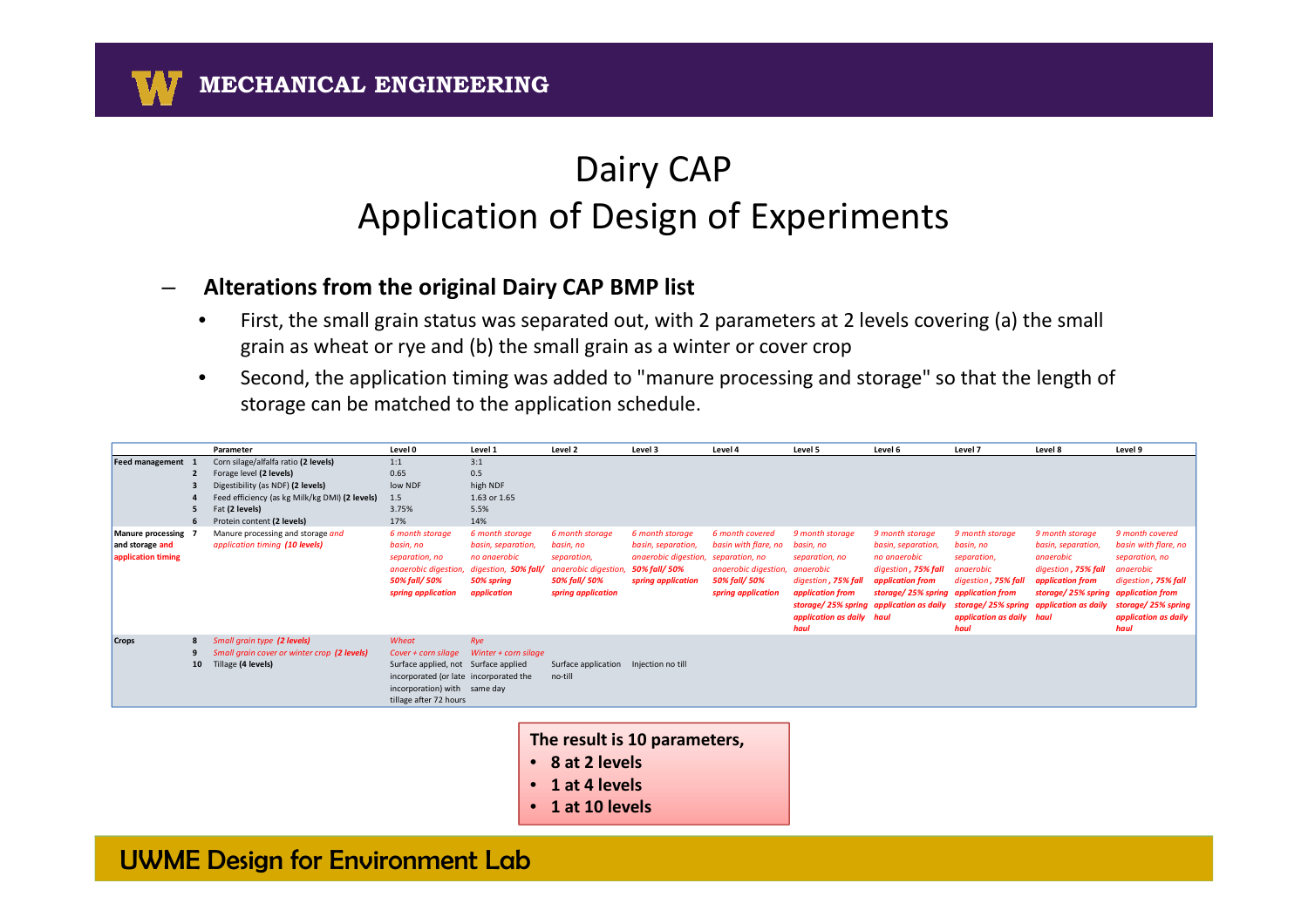**Step 3:** Design inner and outer arrays for the management practices and uncontrollable conditions respectively. These arrays dictate the model scenarios to be run.

- Solid Fuels Processing Technologies**at 4 levels, and 1 at 10 levels.** $\bullet$  For the management practices, step 2 presents **10 parameters, 8 at 2 levels, 1** 
	- – The **full factorial design** is therefore 10,240 (=10\*4\*2^8) model runs **JUST for the inner array**.
	- For the large farms with 3 locations and 6 climate scenarios in the outer array, the full factorial design represents 184,320 model runs.
	- – Instead, a mixed-level orthogonal array is used to identify 40 inner array model runs is used (OA(40, 2^8 4^1 10^1))
	- This means that when the outer array is considered, we will need 720 (=40\*3\*6) model runs for the large farms. THIS IS STILL A LOT!!!!!!!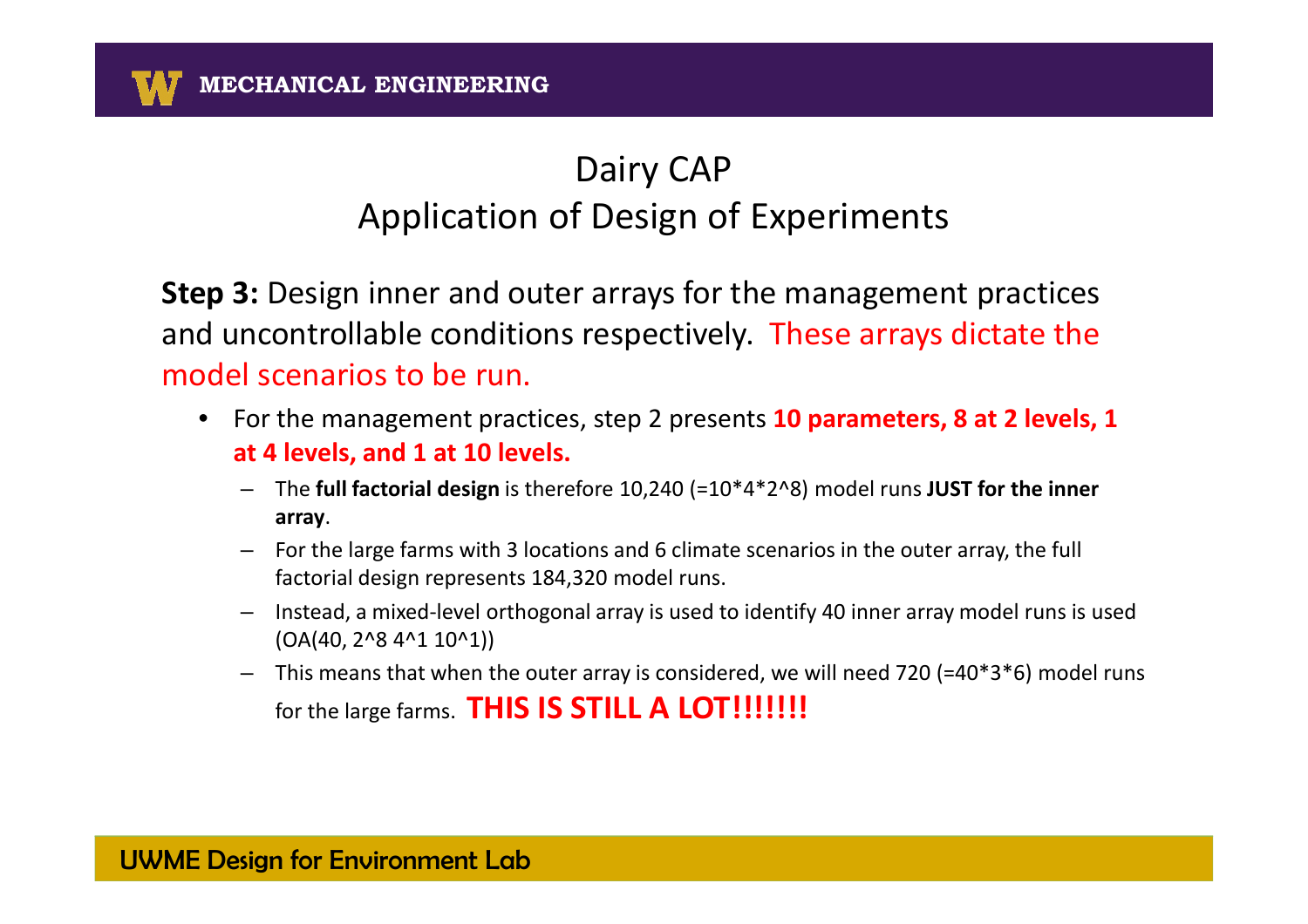#### Inner array for the Dairy CAP Large Farms

- $\bullet~$  For the inner array, OA(40, 2^8 4^1 10^1) was prepared from OA(40, 2^19 4^1 10^1) using *expansive replacement*
	- The OA was developed by Agrawal and Dey 1982 as well as Wang and Wu, 1991
	- The OA was identified at http://neilsloane.com/oadir/ and is available at http://support.sas.com/techsup/technote/ts723\_Designs.txt
	- Expansive replacement and other aspects of OAs are described by Stufken at https://www.newton.ac.uk/files/seminar/20110905171518151-152916.pdf

|                                       |    | IFSM Management Practices (inner array with 40 model runs) |                                                                                   |                                                 |                                                                                                                            |                                                              |   |                                                                |                                                                                                |
|---------------------------------------|----|------------------------------------------------------------|-----------------------------------------------------------------------------------|-------------------------------------------------|----------------------------------------------------------------------------------------------------------------------------|--------------------------------------------------------------|---|----------------------------------------------------------------|------------------------------------------------------------------------------------------------|
|                                       |    |                                                            | <b>BMP</b> system 1                                                               | <b>BMP</b> system 2                             | <b>BMP</b> system 3                                                                                                        | <b>BMP</b> system 4                                          |   | <b>BMP</b> system 39                                           | <b>BMP system 40</b>                                                                           |
| Feed management 1                     |    | Corn silage/alfalfa ratio (2 levels)                       | 1:1                                                                               | 3:1                                             | 3:1                                                                                                                        | 1:1                                                          |   | 1:1                                                            | 3:1                                                                                            |
|                                       |    | Forage level (2 levels)                                    | 0.65                                                                              | 0.65                                            | 0.5                                                                                                                        | 0.65                                                         |   | 0.5                                                            | 0.5                                                                                            |
|                                       | 3  | Digestibility (as NDF) (2 levels)                          | low NDF                                                                           | low NDF                                         | high NDF                                                                                                                   | high NDF                                                     |   | high NDF                                                       | high NDF                                                                                       |
|                                       |    | Feed efficiency (as kg Milk/kg DMI) (2 levels)             | 1.5                                                                               | 1.63 or 1.65                                    | 1.63 or 1.65                                                                                                               | 1.63 or 1.65                                                 |   | 1.5                                                            | 1.63 or 1.65                                                                                   |
|                                       | 5  | Fat (2 levels)                                             | 0.0375                                                                            | 0.055                                           | 0.0375                                                                                                                     | 0.0375                                                       |   | 0.0375                                                         | 0.055                                                                                          |
|                                       | 6  | Protein content (2 levels)                                 | 0.17                                                                              | 0.17                                            | 0.14                                                                                                                       | 0.14                                                         |   | 0.14                                                           | 0.14                                                                                           |
| Manure processing 7                   |    | Manure processing and storage and                          | 6 month storage                                                                   | 9 month covered                                 | 6 month storage                                                                                                            | 9 month storage                                              |   | 9 month covered                                                | 6 month storage                                                                                |
| and storage and<br>application timing |    | application timing (10 levels)                             | basin, no separation, basin with flare, no<br>anaerobic digestion, separation, no | 50% fall/ 50% spring anaerobic digestion,       | basin, no separation,<br>no anaerobic<br>digestion, 50% fall/                                                              | basin, no separation,<br>no anaerobic<br>digestion, 75% fall | . | basin with flare, no<br>separation, no<br>anaerobic digestion, | basin, no separation,<br>anaerobic digestion,<br>50% fall/ 50% spring                          |
|                                       |    |                                                            | application                                                                       | 75% fall application<br>from storage/ 25%       | 50% spring<br>application                                                                                                  | application from<br>storage/ 25% spring                      |   | 75% fall application<br>from storage/ 25%                      | application                                                                                    |
|                                       |    |                                                            |                                                                                   | spring application as<br>daily haul             |                                                                                                                            | application as daily<br>haul                                 |   | spring application as<br>daily haul                            |                                                                                                |
| <b>Crops</b>                          | 8  | Small grain type (2 levels)                                | Wheat                                                                             | Rye                                             | Wheat                                                                                                                      | Rye                                                          |   | Wheat                                                          | Rye                                                                                            |
|                                       | 9  | Small grain cover or winter crop (2 levels)                | Cover + corn silage                                                               | Cover + corn silage                             | Cover + corn silage                                                                                                        | Winter + corn silage                                         |   | Cover + corn silage                                            | Cover + corn silage                                                                            |
|                                       | 10 | Tillage (4 levels)                                         | Surface application<br>no-till                                                    | Surface applied<br>incorporated the<br>same day | Surface applied, not Surface application<br>incorporated (or late no-till<br>incorporation) with<br>tillage after 72 hours |                                                              |   | Injection no till                                              | Surface applied, not<br>incorporated (or late<br>incorporation) with<br>tillage after 72 hours |

**This sets us up forStep 4: Run the model scenarios, and analyze mean responses and variability….**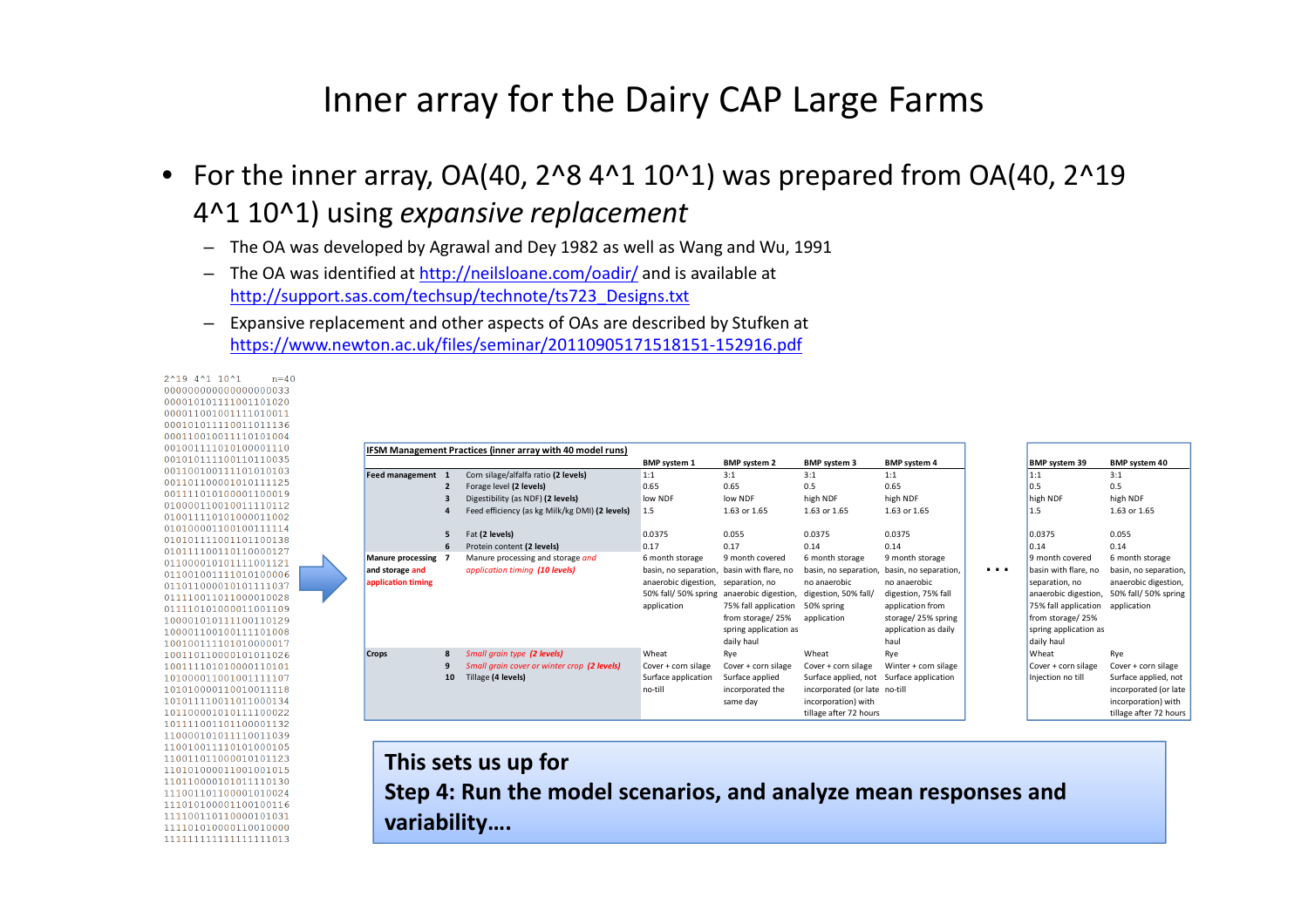- The following IFSM example is INSPIRED by the DairyCAP BMP list and started with Al's Twin Birch model
	- It is VERY important to note that this is intended to be an example, <u>I only made</u> changes in the GUI, and **certainly the IFSM Dairy CAP modeling team can do**



UWME Design for Environment Lab

**better:)**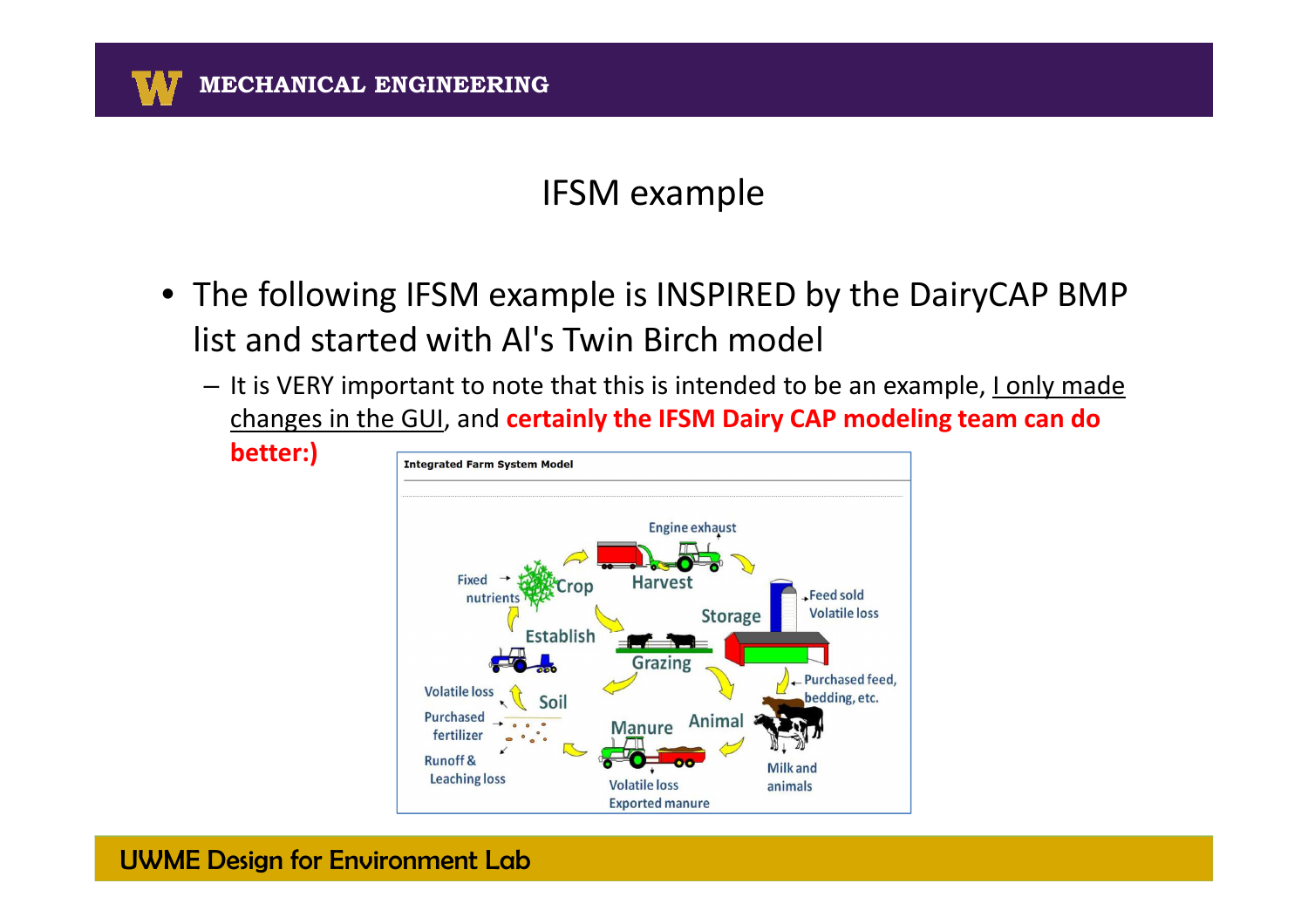#### **Step 1: Identify the output(s) of interest (e.g., dairy farm contribution to climate change).**

- Here I use IFSM's ALLOCATED "Carbon footprint without biogenic CO2" in kg CO2e/kg FCMP
- HOWEVER, I have identified a set of outputs that get us pretty close to the items in the USEPA's GHG inventory

**Step 2: Identify management practices and uncontrollable conditions to be evaluated and the levels at which each will be modeled, while ensuring factor independence.**

- Here I did my best to match what was available in the IFSM GUI to the DairyCAP BMPs.
- Note that "feed management" was altered in an effort to match the options available through the IFMS GUI and does not really capture what the team BMPs.
- Note that the "manure application schedule" was altered in an effort to achieve independence.
	- Because I could not determine how to model "75% fall application from storage/ 25% spring application as daily haul" using the IFSM GUI, the ten levels have been reduced to 6, such that the first 5 cover "50% fall/ 50% spring application" and the sixth represent 100% daily haul.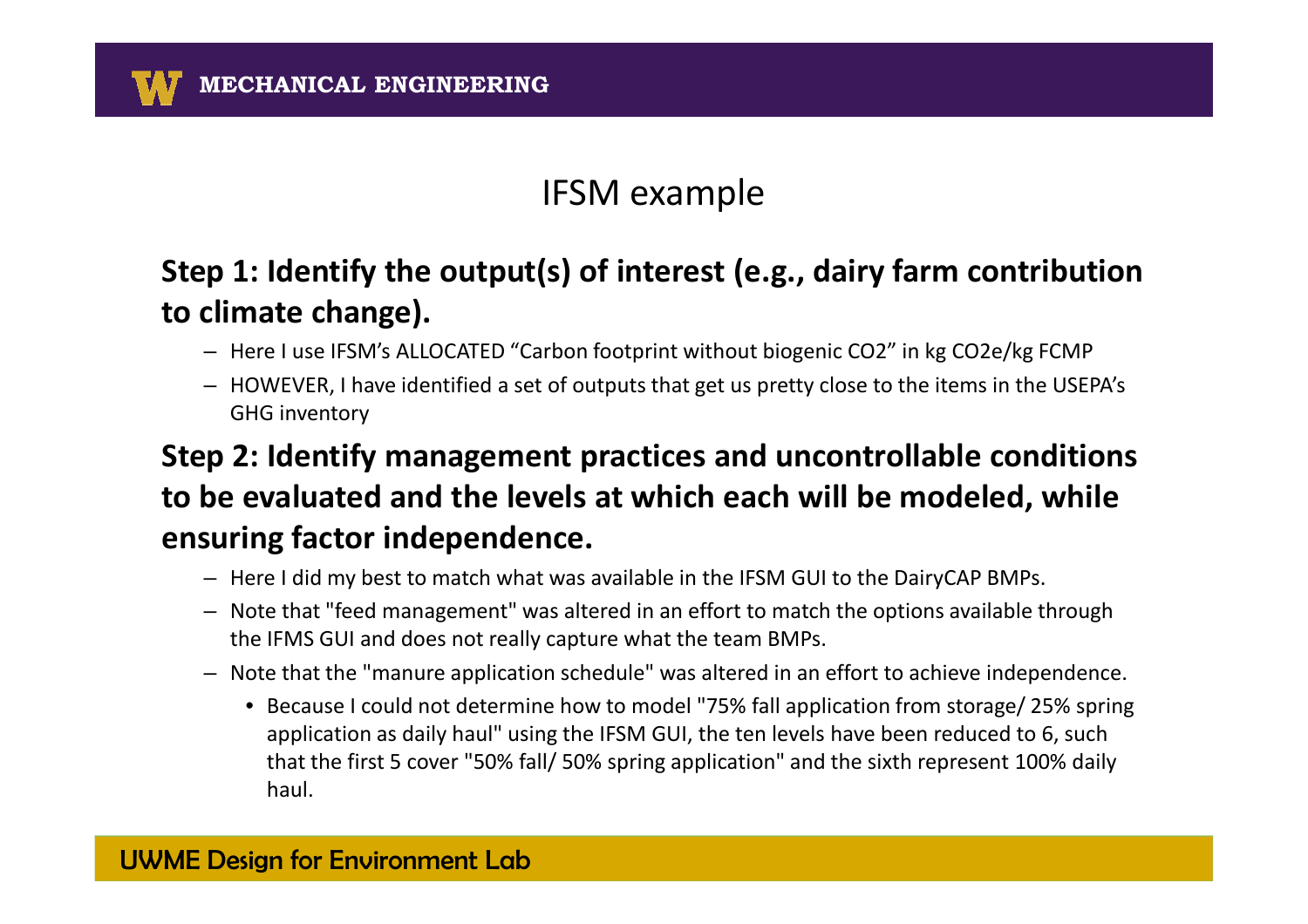**Step 2: Identify management practices and uncontrollable conditions to be evaluated and the levels at which each will be modeled, while ensuring factor independence.**

|                        | DOE parameter                                            |                | DOE param no IFSM Dialog box      | <b>IFSM Tab</b>                                                                | <b>IFSM Subgroup</b>                                           | <b>IFSM Units</b> | <b>IFSM Parameter</b>                                                                                                               | Level 0                          | Level 1                                                              | Level 2     | Level 3                                                                                                                              | Level 4                                                                                            | Level 5                     |
|------------------------|----------------------------------------------------------|----------------|-----------------------------------|--------------------------------------------------------------------------------|----------------------------------------------------------------|-------------------|-------------------------------------------------------------------------------------------------------------------------------------|----------------------------------|----------------------------------------------------------------------|-------------|--------------------------------------------------------------------------------------------------------------------------------------|----------------------------------------------------------------------------------------------------|-----------------------------|
| <b>Feed management</b> | Relative forage to grain ratio                           | $\mathbf{1}$   | Animal and Feeding Ir Feeding     |                                                                                | Ration constituents                                            | high/low          | Relative forage to grain ratio                                                                                                      | high                             | low                                                                  |             |                                                                                                                                      |                                                                                                    |                             |
|                        | Protein feeding level                                    | $\overline{2}$ | Animal and Feeding Ir Feeding     |                                                                                | Ration constituents                                            |                   | % of NRC recon Protein feeding level                                                                                                | 114%                             | 50%                                                                  |             |                                                                                                                                      |                                                                                                    |                             |
|                        | Crude protein supplement                                 | $\overline{3}$ | Animal and Feeding Ir Feeding     |                                                                                | Ration constituents                                            |                   | Crude protein supplement                                                                                                            |                                  | Soybean meal, 48% Canola seed meal                                   |             |                                                                                                                                      |                                                                                                    |                             |
|                        | Undegradable protein/ full fat seed sup.                 | $\overline{a}$ | Animal and Feeding Ir Feeding     |                                                                                | Ration constituents                                            |                   | Undegradable protein/ full fat seed : Soybean seed, roast None                                                                      |                                  |                                                                      |             |                                                                                                                                      |                                                                                                    |                             |
| Manure processing,     | Manure processing, storage, and application 5            |                |                                   |                                                                                |                                                                |                   |                                                                                                                                     |                                  |                                                                      | Storage     |                                                                                                                                      |                                                                                                    |                             |
| storage, and           | timing                                                   |                |                                   |                                                                                |                                                                |                   |                                                                                                                                     | Storage basin, no Storage basin, |                                                                      | basin, no   | Storage basin,                                                                                                                       |                                                                                                    |                             |
| application timing     |                                                          |                |                                   |                                                                                |                                                                |                   |                                                                                                                                     | separation, no                   | separation, no                                                       | separation, | separation,                                                                                                                          | Covered tank or basin, no                                                                          | No storage (daily haul), no |
|                        |                                                          |                |                                   |                                                                                |                                                                |                   |                                                                                                                                     | anaerobic                        | anaerobic                                                            | anaerobic   | anaerobic                                                                                                                            | separation, no anaerobic                                                                           | separation, no anaerobic    |
|                        |                                                          |                |                                   |                                                                                |                                                                |                   |                                                                                                                                     | digestion                        | digestion                                                            | digestion   | digestion                                                                                                                            | digestion                                                                                          | digestion                   |
|                        | Note that the Twin Birch primary manure is liquid-slurry |                |                                   | Manure Information Primary Handling                                            | Storage                                                        |                   | Period                                                                                                                              | 6 month storage                  | 6 month storage                                                      |             | 6 month storag6 month storage                                                                                                        | 6 month storage                                                                                    | No storage or daily hauling |
|                        | (5-7% DM) and the Twin Birch secondary manure is solid   |                |                                   | Manure Information Primary Handling                                            | Storage                                                        |                   | Storage type                                                                                                                        |                                  |                                                                      |             |                                                                                                                                      | Top-loaded lined ea Top-loaded lined et Top-loaded line Top-loaded lined ear Covered tank or basin |                             |
|                        | (20% DM)                                                 |                |                                   | Manure Information Primary Handling                                            | Storage                                                        | yes/no            | Anaerobic digester                                                                                                                  | no                               | no                                                                   | yes         | yes                                                                                                                                  | no                                                                                                 | no                          |
|                        |                                                          |                |                                   |                                                                                | Manure Information Secondary Handling Collection and hauling % |                   | Portion handled in secondary systen0                                                                                                |                                  | 0.25                                                                 | $\Omega$    | 0.25                                                                                                                                 | $\Omega$                                                                                           | $\Omega$                    |
|                        |                                                          |                | Manure Information Import/Export  |                                                                                | Export                                                         |                   | Form                                                                                                                                | Raw manure                       | Separated solids                                                     | Raw manure  | Separated solids                                                                                                                     | Raw manure                                                                                         | Raw manure                  |
| Crops                  | Small grain type                                         | 6              | Crop and Soil Informa Small Grain |                                                                                | Un-named                                                       |                   | Small grain crop                                                                                                                    | wheat                            | rye                                                                  |             |                                                                                                                                      |                                                                                                    |                             |
|                        | Small grain status (cover or winter crop)                | $\overline{7}$ | Tillage and Planting Ir Alfalfa   |                                                                                | Sequence of operations                                         |                   | Operation 1 name                                                                                                                    |                                  | Established with graNo operation used                                |             |                                                                                                                                      |                                                                                                    |                             |
|                        |                                                          |                | Tillage and Planting Ir Alfalfa   |                                                                                | Sequence of operations                                         |                   | Operation 1 starting date                                                                                                           | 19-Sep                           |                                                                      |             |                                                                                                                                      |                                                                                                    |                             |
|                        | Manure application method and tillage                    | 8              |                                   |                                                                                |                                                                |                   |                                                                                                                                     | Surface applied,                 |                                                                      |             |                                                                                                                                      |                                                                                                    |                             |
|                        |                                                          |                |                                   |                                                                                |                                                                |                   |                                                                                                                                     | not incorporated                 |                                                                      |             |                                                                                                                                      |                                                                                                    |                             |
|                        |                                                          |                |                                   |                                                                                |                                                                |                   |                                                                                                                                     | (or late                         |                                                                      |             |                                                                                                                                      |                                                                                                    |                             |
|                        |                                                          |                |                                   |                                                                                |                                                                |                   |                                                                                                                                     | incorporation)                   | Surface applied                                                      | Surface     |                                                                                                                                      |                                                                                                    |                             |
|                        |                                                          |                |                                   |                                                                                |                                                                |                   |                                                                                                                                     | with tillage after               | incorporated the                                                     | application |                                                                                                                                      |                                                                                                    |                             |
|                        |                                                          |                |                                   |                                                                                |                                                                |                   |                                                                                                                                     | 72 hours                         | same day                                                             | no-till     | Injection no till                                                                                                                    |                                                                                                    |                             |
|                        | Note that a box spreader is used for solid manure.       |                |                                   | Machine Information Tillage/ Planting                                          | Operation                                                      |                   | Primary manure handling machine t Large slurry tank spi Large slurry tank sr Large slurry tanTruck mounted slurry tank injector     |                                  |                                                                      |             |                                                                                                                                      |                                                                                                    |                             |
|                        | Note that for conventional till, the Alfalfa operations  |                |                                   | Machine Information Tillage/ Planting                                          | Operation                                                      |                   | Primary manure handling tractor siz 220 hp tractor                                                                                  |                                  | 220 hp tractor                                                       |             | 220 hp tractor No tractor used                                                                                                       |                                                                                                    |                             |
|                        | are the same as in Al's IFSM model but have been         |                |                                   | Manure Information Primary Handling                                            | Collection and hauling                                         |                   | Incorporation by tillage                                                                                                            | Within two days                  | Same day                                                             |             | No incorporaticNo incorporation                                                                                                      |                                                                                                    |                             |
|                        | moved down 1 (operation 1 is operation 2 here)           |                |                                   |                                                                                | Manure Information Secondary Handling Collection and hauling   |                   | Incorporation by tillage                                                                                                            | Within two days                  | Same day                                                             |             | No incorporaticNo incorporation                                                                                                      |                                                                                                    |                             |
|                        | because operation 1 in IFSM is the only 1                |                |                                   | Machine Information Tillage/ Planting                                          | Operation                                                      |                   | Plowing machine type/size                                                                                                           |                                  | Coulter-chisel plow, Coulter-chisel plow None                        |             | None                                                                                                                                 |                                                                                                    |                             |
|                        | that can be used for the small grain cover crop          |                |                                   | Machine Information Tillage/ Planting                                          | Operation                                                      |                   | Plowing tractor size used                                                                                                           | 220 hp tractor                   | 220 hp tractor                                                       |             | No tractor usedNo tractor used                                                                                                       |                                                                                                    |                             |
|                        |                                                          |                |                                   | Machine Information Tillage/ Planting                                          | Operation                                                      |                   | Field cultivation machine type/size Field cultivator, 23 fField cultivator, 23 None                                                 |                                  |                                                                      |             | None                                                                                                                                 |                                                                                                    |                             |
|                        |                                                          |                |                                   | Machine Information Tillage/ Planting                                          | Operation                                                      |                   | Field cultivation tractor size used                                                                                                 | 134 hp tractor                   | 134 hp tractor                                                       |             | No tractor usedNo tractor used                                                                                                       |                                                                                                    |                             |
|                        |                                                          |                |                                   | Machine Information Tillage/ Planting                                          | Operation                                                      |                   | Row crop planting machine type/siz Corn planter, 16-rov Corn planter, 16-ro Zone till corn plZone till corn planter, 12-row (9.1 m) |                                  |                                                                      |             |                                                                                                                                      |                                                                                                    |                             |
|                        |                                                          |                |                                   | Machine Information Tillage/ Planting<br>Machine Information Tillage/ Planting | Operation<br>Operation                                         |                   | Row crop planting tractor size used 134 hp tractor                                                                                  |                                  | 134 hp tractor                                                       |             | 134 hp tractor 134 hp tractor                                                                                                        |                                                                                                    |                             |
|                        |                                                          |                |                                   | Machine Information Tillage/ Planting                                          | Operation                                                      |                   | Drill seeding machine type/size<br>Drill seeding tractor size used                                                                  | 100 hp tractor                   | 100 hp tractor                                                       |             | Grain drilll, 12 ft (3. Grain drilll, 12 ft (3 No-till grain dri No-till grain drill, 15 ft (4.6 m)<br>134 hp tractor 134 hp tractor |                                                                                                    |                             |
|                        |                                                          |                | Tillage and Planting Ir Alfalfa   |                                                                                | Sequence of operations                                         |                   | Operation 2 name                                                                                                                    |                                  | Moldboard/chisel plMoldboard/chisel pAlfalfa seeding Alfalfa seeding |             |                                                                                                                                      |                                                                                                    |                             |
|                        |                                                          |                | Tillage and Planting Ir Alfalfa   |                                                                                | Sequence of operations                                         |                   | Operation 2 starting date                                                                                                           | 15-Apr                           | 15-Apr                                                               | 27-Apr      | 27-Apr                                                                                                                               |                                                                                                    |                             |
|                        |                                                          |                | Tillage and Planting Ir Alfalfa   |                                                                                | Sequence of operations                                         |                   | Operation 3 name                                                                                                                    |                                  |                                                                      |             | Field cultivator/ conField cultivator/ co No operation u No operation used                                                           |                                                                                                    |                             |
|                        |                                                          |                | Tillage and Planting Ir Alfalfa   |                                                                                | Sequence of operations                                         |                   | Operation 3 starting date                                                                                                           | 25-Apr                           | 25-Apr                                                               |             |                                                                                                                                      |                                                                                                    |                             |
|                        |                                                          |                | Tillage and Planting Ir Alfalfa   |                                                                                | Sequence of operations                                         |                   | Operation 4 name                                                                                                                    |                                  |                                                                      |             | Field cultivator/ conField cultivator/ co No operation u No operation used                                                           |                                                                                                    |                             |
|                        |                                                          |                | Tillage and Planting Ir Alfalfa   |                                                                                | Sequence of operations                                         |                   | Operation 4 starting date                                                                                                           | 25-Apr                           | 25-Apr                                                               |             |                                                                                                                                      |                                                                                                    |                             |
|                        |                                                          |                | Tillage and Planting Ir Alfalfa   |                                                                                | Sequence of operations                                         |                   | Operation 5 name                                                                                                                    |                                  |                                                                      |             | Field cultivator/ conField cultivator/ co No operation u No operation used                                                           |                                                                                                    |                             |
|                        |                                                          |                | Tillage and Planting Ir Alfalfa   |                                                                                | Sequence of operations                                         |                   | Operation 5 starting date                                                                                                           | 25-Apr                           | 25-Apr                                                               |             |                                                                                                                                      |                                                                                                    |                             |
|                        |                                                          |                | Tillage and Planting Ir Alfalfa   |                                                                                | Sequence of operations                                         |                   | Operation 6 name                                                                                                                    | Alfalfa seeding                  | Alfalfa seeding                                                      |             | No operation u No operation used                                                                                                     |                                                                                                    |                             |
|                        |                                                          |                | Tillage and Planting Ir Alfalfa   |                                                                                | Sequence of operations                                         |                   | Operation 6 starting date                                                                                                           | 27-Apr                           | 27-Apr                                                               |             |                                                                                                                                      |                                                                                                    |                             |
|                        |                                                          |                | Tillage and Planting Ir Corn      |                                                                                | Sequence of operations                                         |                   | Operation 1 name                                                                                                                    |                                  | Moldboard/chisel plMoldboard/chisel pCorn planting Corn planting     |             |                                                                                                                                      |                                                                                                    |                             |
|                        |                                                          |                | Tillage and Planting Ir Corn      |                                                                                | Sequence of operations                                         |                   | Operation 1 starting date                                                                                                           | 1-Apr                            | 1-Apr                                                                | 5-May       | 5-May                                                                                                                                |                                                                                                    |                             |
|                        |                                                          |                | Tillage and Planting Ir Corn      |                                                                                | Sequence of operations                                         |                   | Operation 2 name                                                                                                                    |                                  |                                                                      |             | Field cultivator/ conField cultivator/ co No operation u No operation used                                                           |                                                                                                    |                             |
|                        |                                                          |                | Tillage and Planting Ir Corn      |                                                                                | Sequence of operations                                         |                   | Operation 2 starting date                                                                                                           | 25-Apr                           | 25-Apr                                                               |             |                                                                                                                                      |                                                                                                    |                             |
|                        |                                                          |                | Tillage and Planting Ir Corn      |                                                                                | Sequence of operations                                         |                   | Operation 3 name                                                                                                                    | Corn planting                    | Corn planting                                                        |             | No operation u No operation used                                                                                                     |                                                                                                    |                             |
|                        |                                                          |                | Tillage and Planting Ir Corn      |                                                                                | Sequence of operations                                         |                   | Operation 3 starting date                                                                                                           | 5-May                            | 5-May                                                                |             |                                                                                                                                      |                                                                                                    |                             |
|                        |                                                          |                | Tillage and Planting Ir Corn      |                                                                                | Sequence of operations                                         |                   | Operation 4 name                                                                                                                    |                                  |                                                                      |             | No operation used No operation used No operation u No operation used                                                                 |                                                                                                    |                             |
|                        |                                                          |                | Tillage and Planting Ir Corn      |                                                                                | Sequence of operations                                         |                   | Operation 4 starting date                                                                                                           |                                  |                                                                      |             |                                                                                                                                      |                                                                                                    |                             |
|                        |                                                          |                | Tillage and Planting Ir Corn      |                                                                                | Sequence of operations                                         |                   | Operation 5 name                                                                                                                    |                                  |                                                                      |             | No operation used No operation used No operation u No operation used                                                                 |                                                                                                    |                             |
|                        |                                                          |                | Tillage and Planting Ir Corn      |                                                                                | Sequence of operations                                         |                   | Operation 5 starting date                                                                                                           |                                  |                                                                      |             |                                                                                                                                      |                                                                                                    |                             |
|                        |                                                          |                | Tillage and Planting Ir Corn      |                                                                                | Sequence of operations                                         |                   | Operation 6 name                                                                                                                    |                                  |                                                                      |             | No operation used No operation used No operation u No operation used                                                                 |                                                                                                    |                             |
|                        |                                                          |                | Tillage and Planting Ir Corn      |                                                                                | Sequence of operations                                         |                   | Operation 6 starting date                                                                                                           |                                  |                                                                      |             |                                                                                                                                      |                                                                                                    |                             |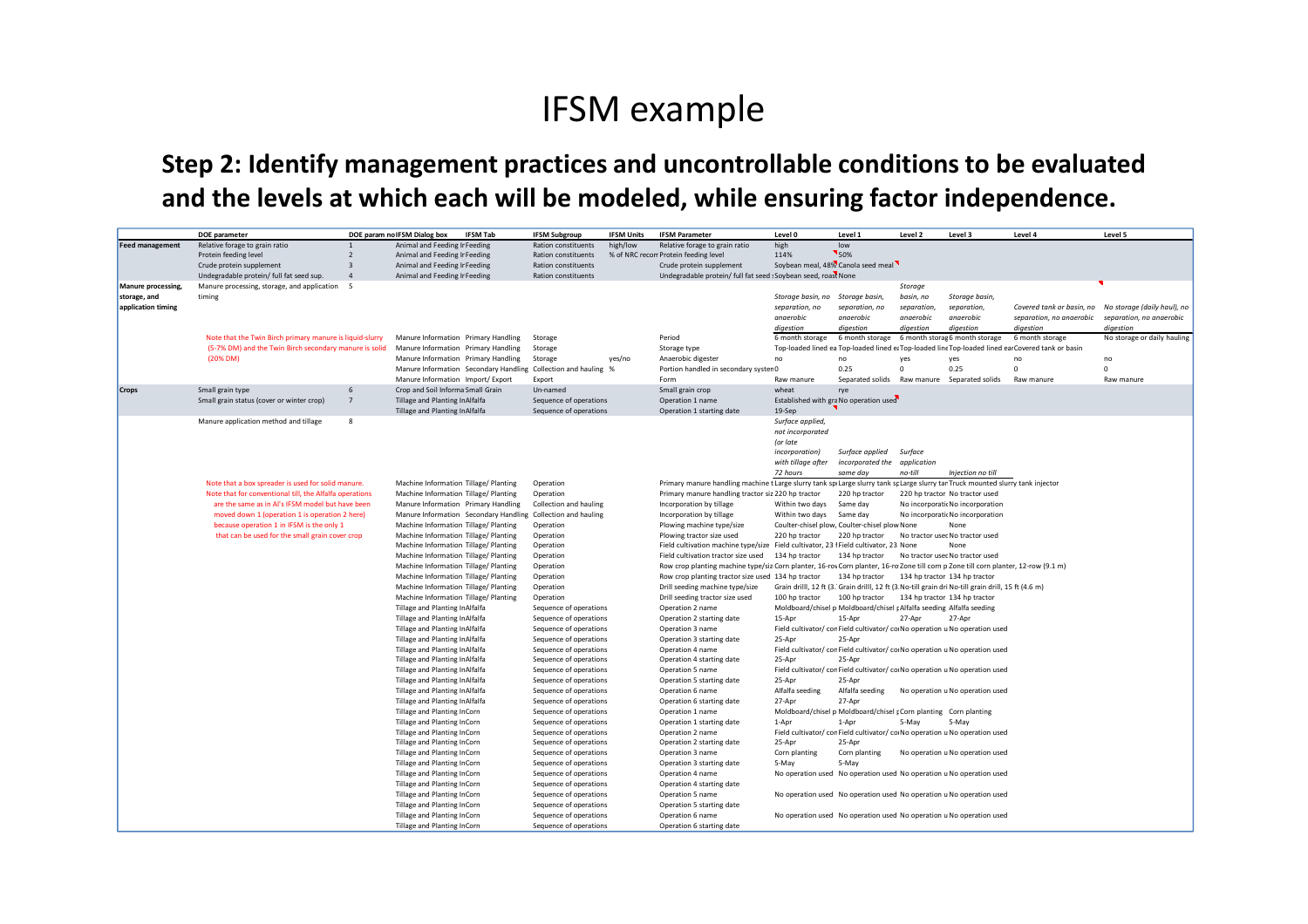**Step 3:** Design inner and outer arrays for the management practices and uncontrollable conditions respectively. These arrays dictate the model scenarios to be run.

- For the management practices, step 2 presents **8 parameters, 6 at 2 levels, 1 at 4 levels, and 1 at 6 levels**
	- $-$  The full factorial design is therefore 1,536 (=4\*6\*2^6) IFSM model runs for the inner array. –
	- For the large farms with 3 locations and 6 climate scenarios in the outer array, the full –factorial design represents 27,648 IFSM model runs (so not including the small farm runs).
	- – Instead, a mixed-level orthogonal array is used to identify 24 inner array model runs is used (OA(24, 2^6 4^1 6^1) adapted from Wang and Wu, 1991)
	- – This means that when the outer array is considered, we will need 432 (=24\*3\*6) IFSM model runs for the large farms. **THIS IS STILL A LOT!!!!!!!**

# **Step 4:** Run the model scenarios, and analyze mean responses and

variability.

|  | Note that values changed from the original Twin Birch files to ensure all runs proceed without error |
|--|------------------------------------------------------------------------------------------------------|
|--|------------------------------------------------------------------------------------------------------|

- SP forage harvester was changed to Large SP forage harvester
- All machine information equipment quantities were multiplied by 4
- The primary manure storage system average diameter was increased from 60.7 to 80 m
- Under Tillage and Planting Information, grass and soybean operations set to "No operations used"

**Note that keeping these the same for all means sometimes there is more capacity than needed.**

#### UWME Design for Environment Lab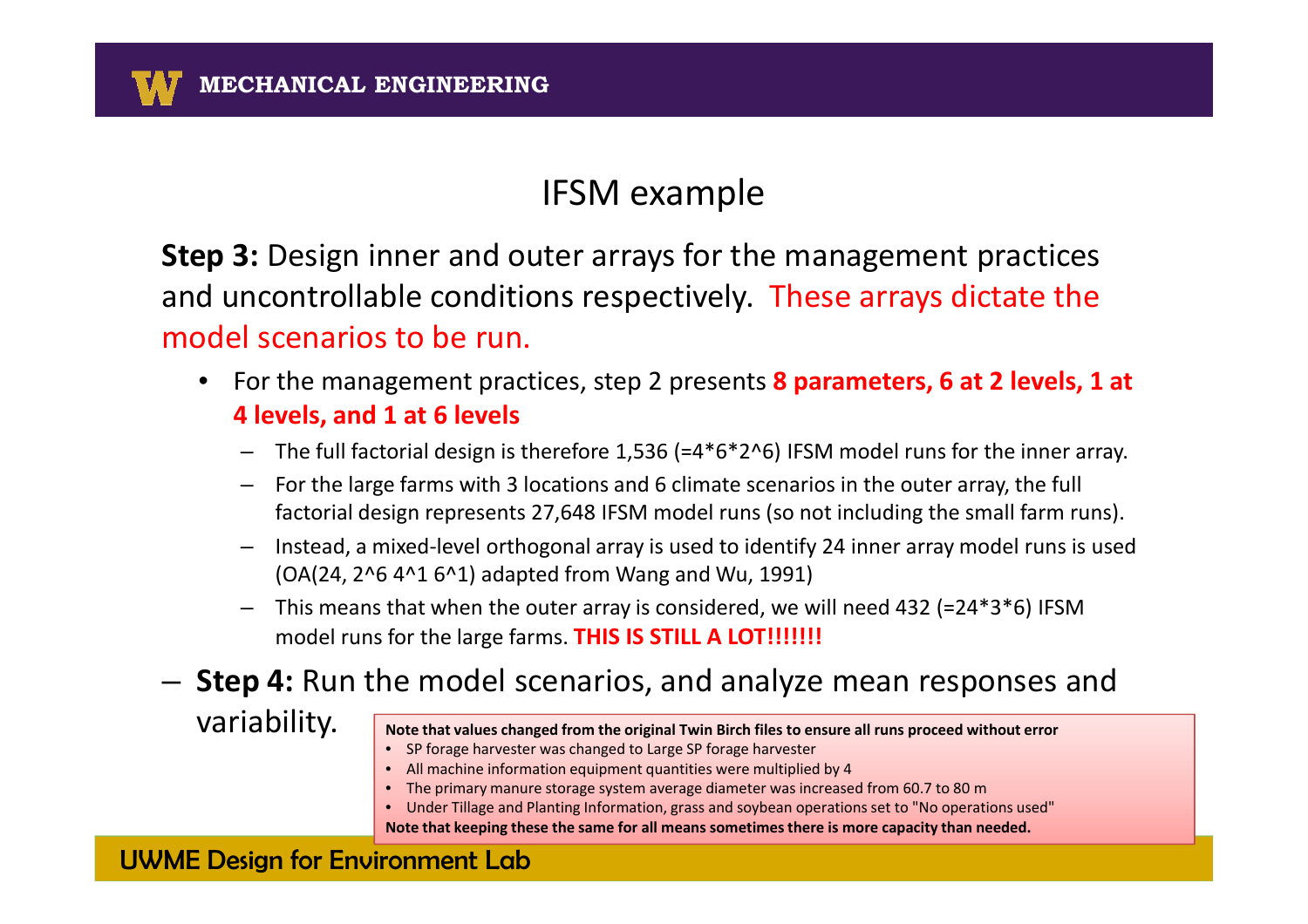$\bullet$  For each level of each controllable factor, the **mean response** is the average output for all scenarios using that level for that controllable factor. For IFSM's ALLOCATED "Carbon footprint without biogenic CO2" in kg CO2e/kg FCMP…